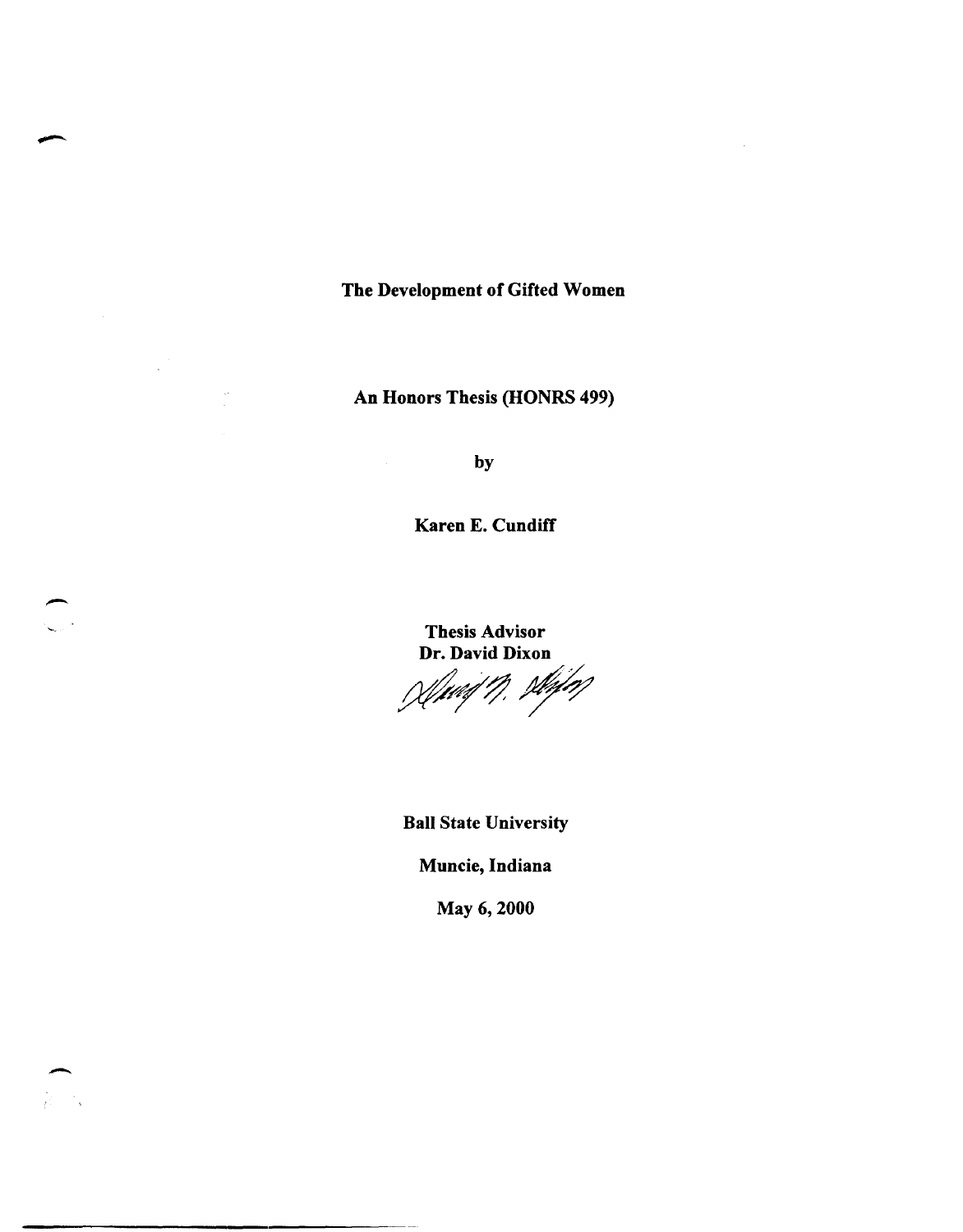## **Abstract**

-

 $\overline{\phantom{a}}$ 

-

This discussion is limited to the development of gifted women, centering on Karen Arnold, Kathleen Noble, and Rena Subotnik's model of female talent development. Along with this discussion, there is an exploration of other research on gifted women to develop further questions for research/study. Some selections for discussion include career development, determinants and consequences of creativity, and self-actualization. Finally, there is an explanation of eminent women from Barbara Kerr's research project on eminent women.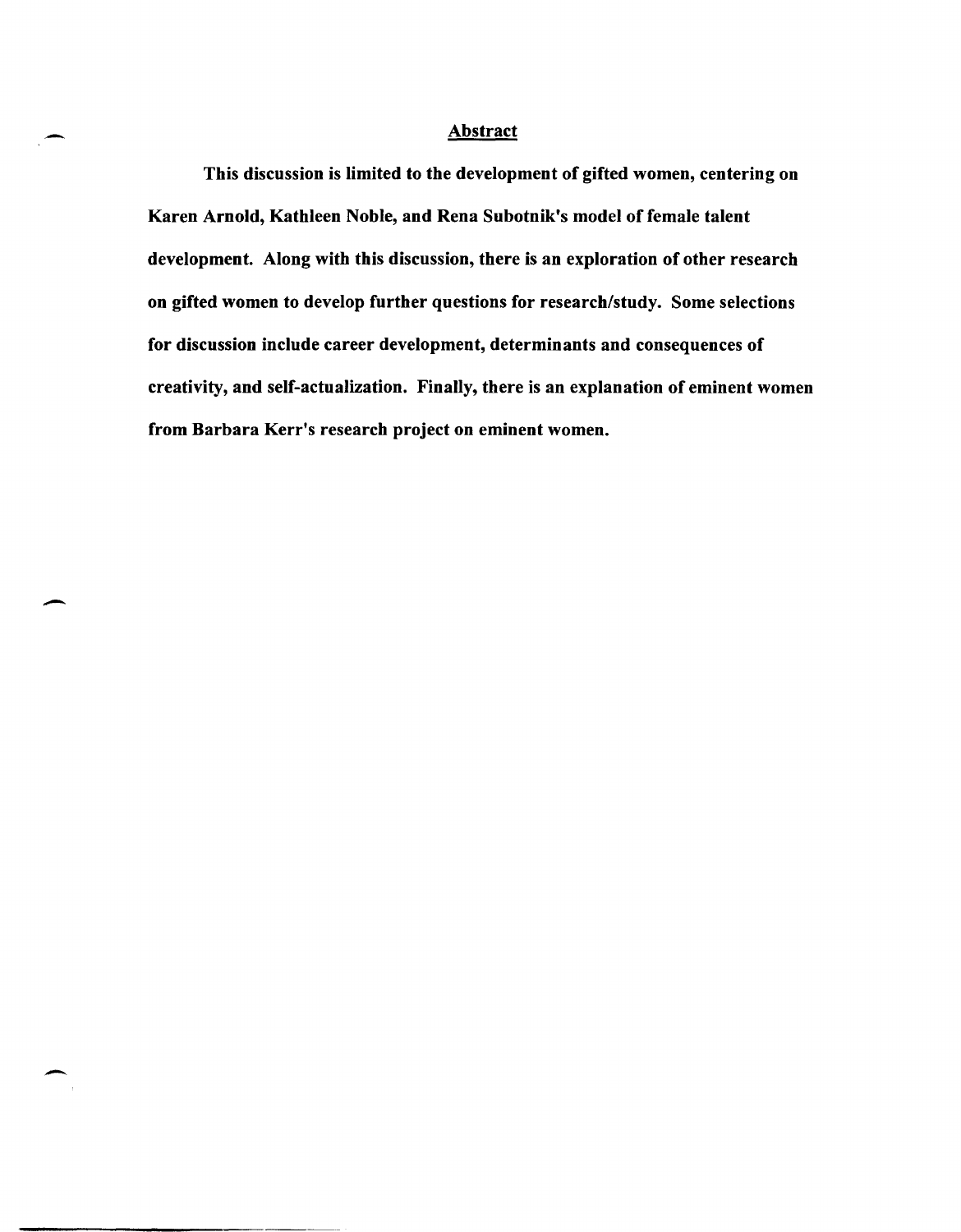## **Acknowledgments**

 $\mathbb{S}_p$ C $\oplus$  $; \nu$ e $\cup$  '

 $\sim$   $\infty$  $.286$ 

 $\hat{\mathbf{z}}$ 

Thank you to my thesis advisor, Dr. David Dixon, for his willingness to assist me with this research effort, and for all the helpful (and insightful!) suggestions. Thanks to Doug Moon, my best friend, for allowing me to use his computer throughout my undergraduate years, and for being there when it mattered. Thanks to my entire family and the wonderful women who inspired me to pursue this topic (Kathleen Earle, Helen Carpenter, Virginia Cundiff, and Jessica Cundiff). Thanks also to Lori Boedigheimer and Rachel Bergren for all the love, laughter, and friendship that they have brought into my life.

-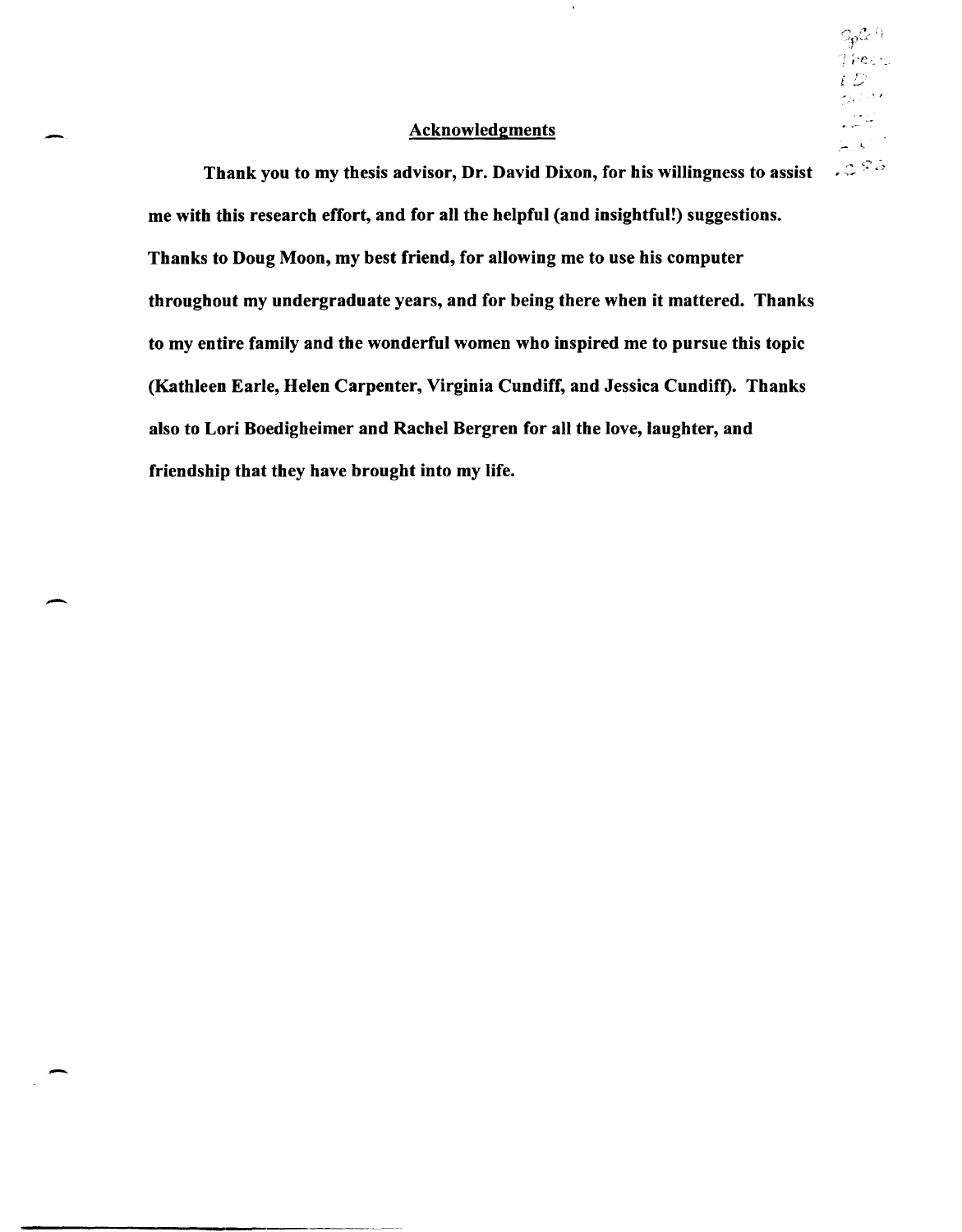## **The Development of Gifted Women**

The subject of gifted women in education was chosen for a thesis topic with much enthusiasm. There is pertinence to the research presented here, as societal concerns and pressures warrant that questions are asked and answered about gifted women and how they interact with the world around them. Further research is necessary to advance understanding of the issues that gifted women face; this project is an attempt to formulate several questions concerning gifted women that may be examined in years ahead. There were many reasons to pursue research and further questions to be asked about the subject before approval was given. As with any subject, the importance of understanding initial research is crucial with this topic, as many research articles on gifted women summarize initial research rather than cover new ground.

#### **Female Talent Development Model**

-

-

-

Arnold, Noble, and Subotnik (1996) developed a model of female talent development based on the life experiences of gifted women from a variety of backgrounds. The model was synthesized from studies contributed by more than 20 scholars, educators, and psychologists. Key issues addressed in the model are the personal, professional, and cultural challenges common to gifted females. Also addressed are strategies for coping with these challenges, spheres of achievement that gifted women aspire to, and ways to assist gifted females in the process of selfactualization.

A social revolution has been developing, and the subject of gifted women is at the core of it. The past several decades have seen many changes and opportunities in the lives of females, including women in the workforce and the feminist movement. More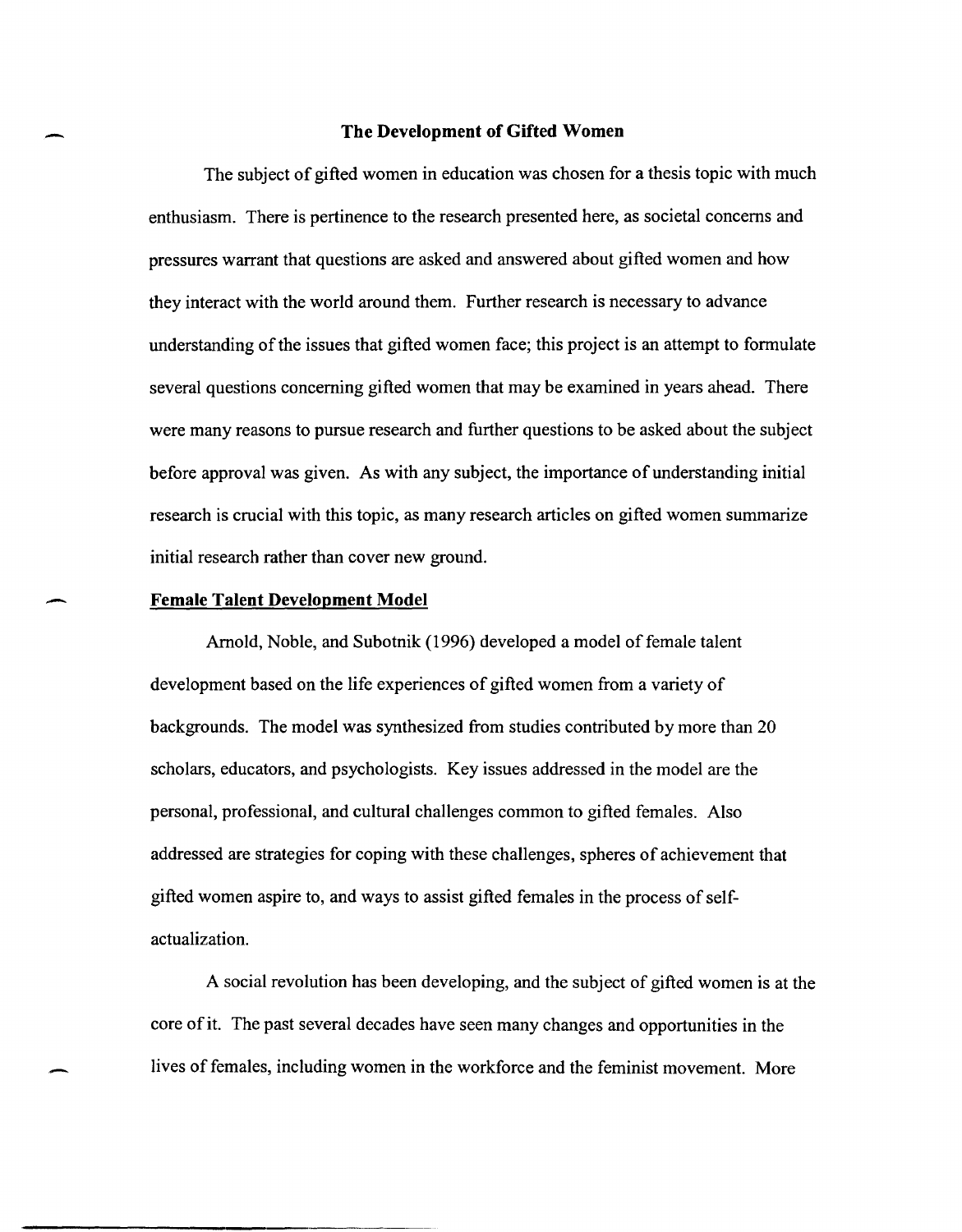attention is being paid to the developmental patterns of females. There has been insufficient research, however, focused on the development of female talent (Noble, Subotnik, & Arnold, 1999).

Talent development is a complex, involved process. Gifted females must actively pursue understanding of their affective needs, psychological issues, values, and spiritual goals from a young age. These females require support, but it must not be limited to praise. Family, communities, and institutional support serve them best by informing them of realistic obstacles and teaching them coping strategies. Other opportunities to support gifted women include modifying occupational structures to accommodate women's family roles and increasing the number of females in male-dominated professions.

The process of turning talent and potential into achievement has been generally researched and discussed for men but not for women. Women's experiences have largely been overlooked in history books and studies of talent development. The term "glass ceiling," or the invisible obstacles women have faced in reaching the top levels of their fields, has entered the vocabulary. This means that many women are not able to experience the rewards of expressing their talents to their fullest potentials. This information needed to be studied by scholars to determine what could be done to increase the presence of women at all levels of public life (Noble, Subotnik, & Arnold, 1999).

--

The female talent development model proposed by Noble, Subotnik, and Arnold (1996) is composed of several crucial variables. The variables move in a progression, where one variable influences another to proceed. Individual and demographic traits affect women's interaction with opportunities and talent domains. A woman's interaction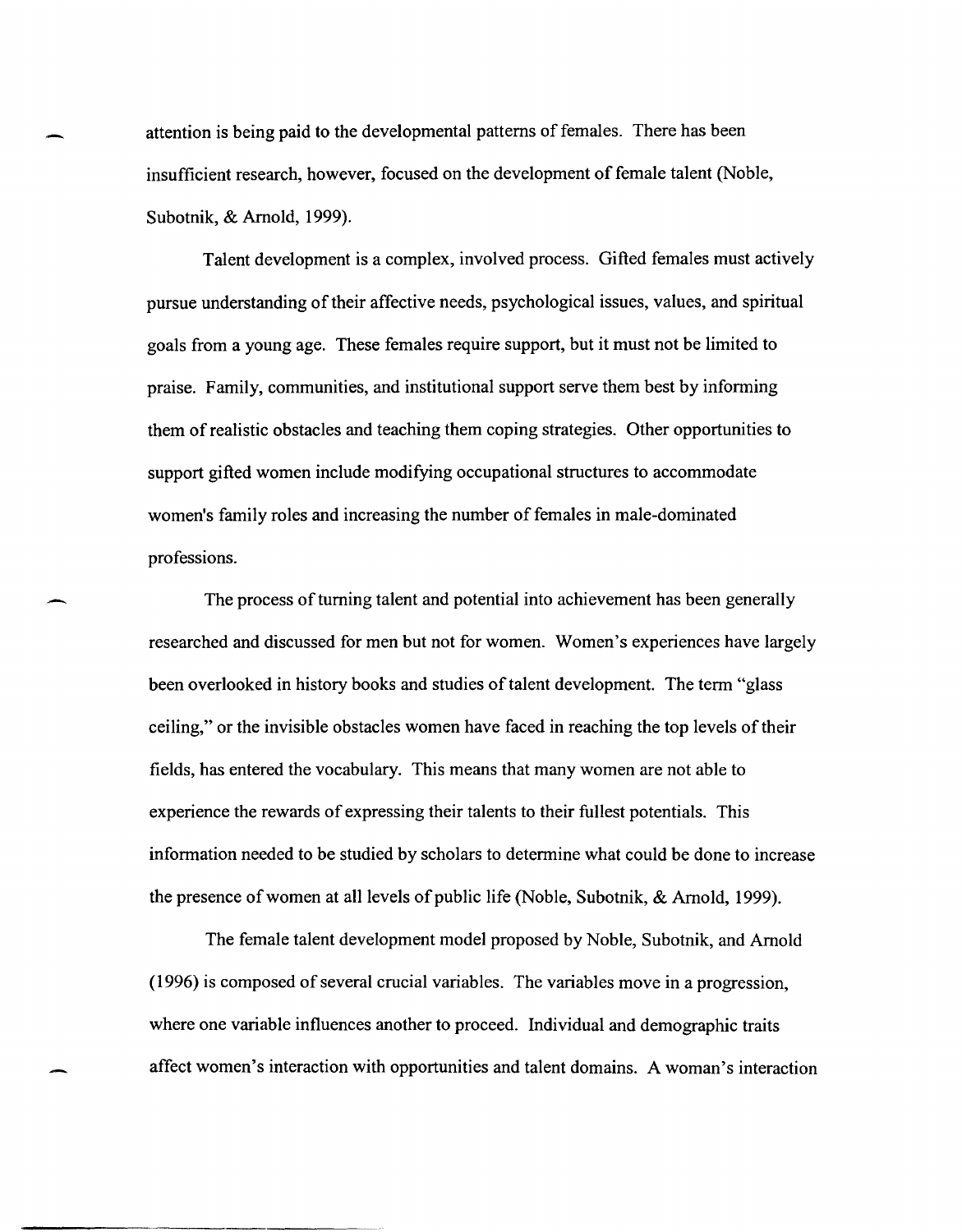with opportunities and talent domains affects her expression of talent in private and public spheres of influence. This conception is unique because it addresses context by concentrating on women's relative distance from the core of their societies' power centers.

According to Noble, Subotnik, and Arnold, women are underrepresented in the elite professions (1999). Rural American women who resist the tug of conservative sexrole stereotyping and the expectations of low achievement to pursue graduate degrees are pioneers. Unusual accomplishment depends on the degree of women's initial economic and cultural marginalization.

The middle components of the model (interactions with opportunities and talent domains) serve as filters through which personal and demographic attributes become gifted behavior. Opportunities (perceived, acted upon, or actual) interact with the specific talent domain to affect the realization of high potential (Noble, Arnold, & Subotnik, 1999).

-

-

The last component of the female talent development model departs significantly from other talent development theories. A single outcome measure of gifted behavior (or eminence, the ultimate fulfillment of potential) is not sufficiently comprehensive given women's continuing relationship with the personal realm. Varied spheres of influence constitute legitimate, logical expressions of women's giftedness. These spheres of influence include (1) self- and community actualization; (2) leadership in organizations, institutions, communities, and professions; and (3) eminence (Noble, Subotnik, & Arnold, 1999).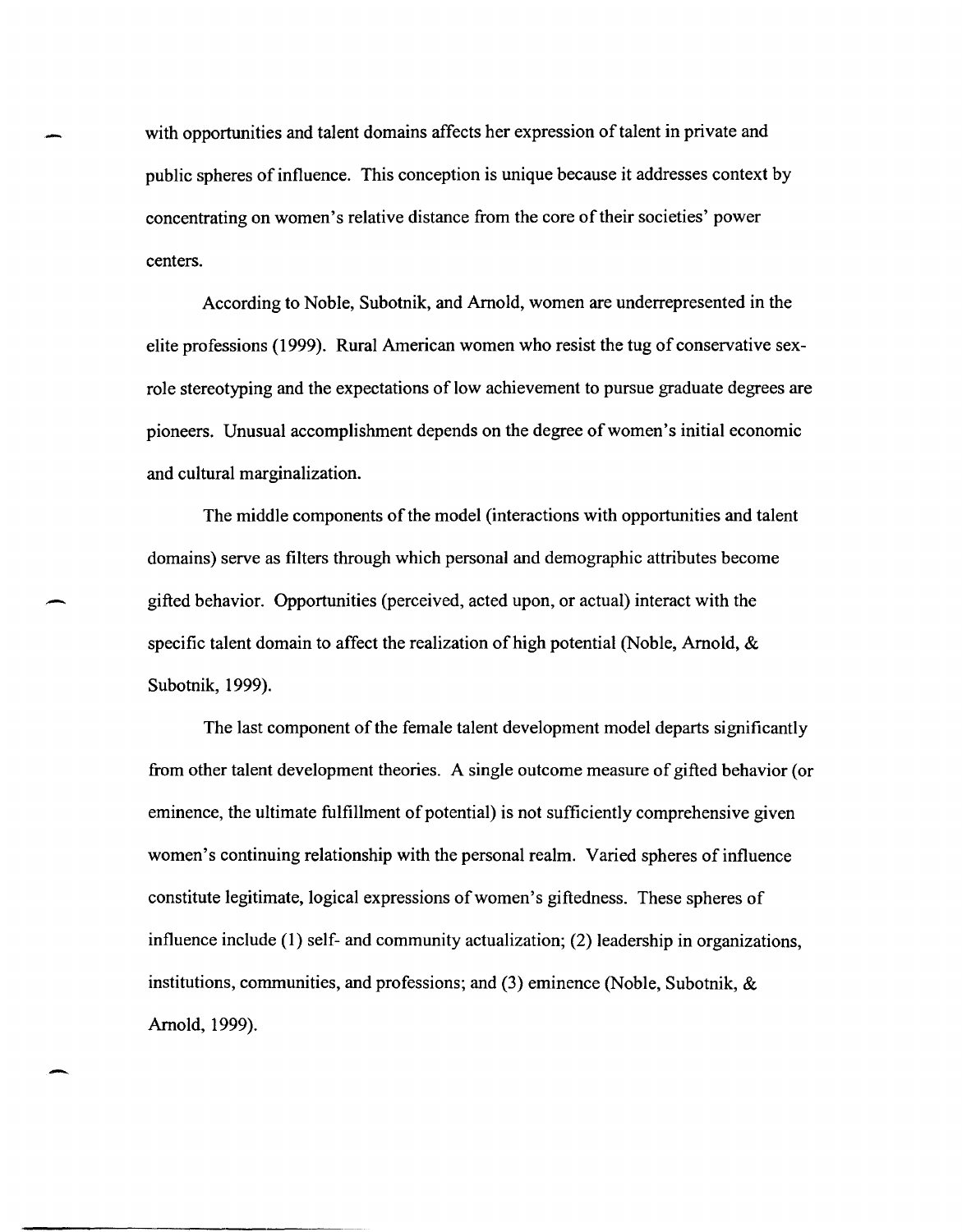Self-actualization, a concept originally coined by Abraham Maslow (1954) to describe people who are fully engaged in the process of living, is described in the female talent development model as an intrapersonal achievement that might express itself through a creative product. Women achieve community actualization when they transform community conditions. They enter achievement arenas in which institutions or professions are affected and influenced by leadership. They achieve eminence by transforming a profession or field through unique creative contributions. The combination of the sphere of influence and the degree of social marginalization are crucial variables in the female model oftalent development (Noble, Subotnik, & Arnold, 1999).

-

,-

-

The foundations of the female talent development model are demographic and individual factors. The context of a woman's life deeply affects her talent development, including factors more subtle than race and gender. A woman's background affects her opportunities and perceptions of possibilities for achievement. Women must become well versed in both public (career, male) and private (domestic, communal, and/or female) achievement spheres. The centers of achievement and power have been largely defined by Western traditions, middle class, male, white, urban, and heterosexual values, practices, and assumptions. Dual allegiance, however, exacts a cost. When gifted women adopt new value structures and ways of being and knowing, they are likely to feel distanced from their culture and family. They will not belong at home or in their new environment. Gifted women must channel their goals into opportunities within specific talent areas and use these opportunities when they occur (Noble, Subotnik, & Arnold, 1999).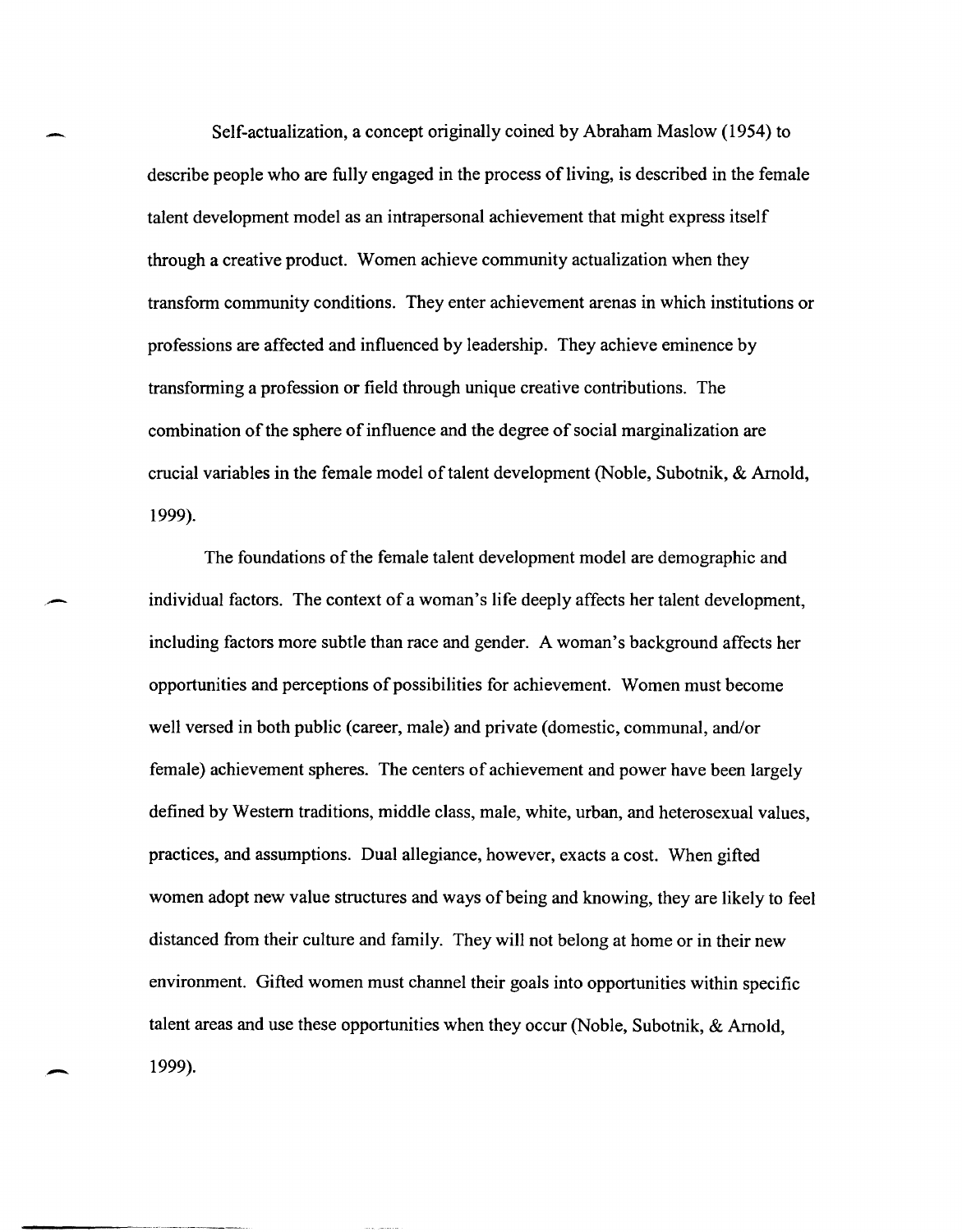Gifted women tend to be more androgynous in behavior and attitudes and to rebel against prescribed gender roles, but stereotypical expectations continue to sway female aspirations, self-perceptions, and behaviors. Giftedness can pose problems for women as they move from childhood to adolescence to adulthood. These women risk perceiving themselves as deviants of society. Many gifted women report they were criticized for being "too verbal," "too sensitive," "too driven," and "too intense". These situations lead to embarrassment and a tendency to conceal their abilities from themselves and others (Noble, 1994).

There are many constraints that prevent the most gifted individuals from fully expressing their gifts. When giftedness is defined by a standardized test score, participation in a special program in elementary school, or admission to an elite school, potentially able adults who were not recognized as such may fail to realize their capacity for achievement.

-

In order to develop their talents in the face of these obstructions, women must cultivate resilience, or the ability to respond to stress with competence. Resilient people believe they have the ability to exercise some measure of control no matter how dire the circumstances in which they find themselves. A resilient personality has the key components of independence, sensitivity, curiosity, intelligence, the willingness to reach out for support and love, a sense of humor, self-awareness, and optimism in the face of adversity (Noble, 1994).

Resilience is commitment to psychological health. Resilient people want to be actively mobilized and ready to react to any setbacks. They take the time to recuperate from trauma and strive for a coherent philosophy of life to maintain emotional vitality.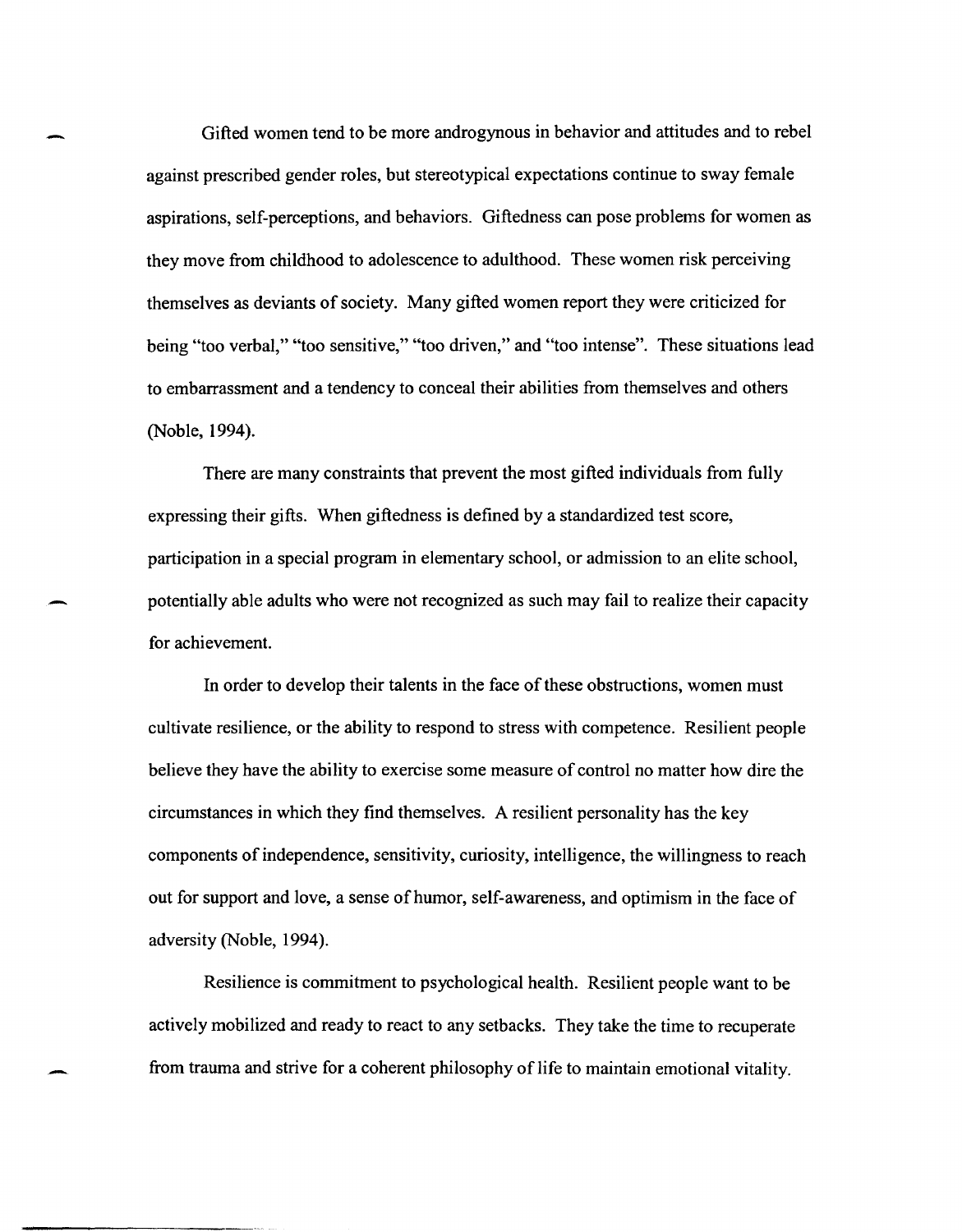They are not superhuman; they trust themselves and tum inward for comfort and safety. They trust their own beliefs instead of accepting the ideas of those around them.

To be resilient, these women must cultivate a strong sense of self and a solid working knowledge of their values and needs. They must resist internalizing the profusion of messages about female inferiority and learn to recognize and externalize sexism and discrimination in whatever forms they appear. From an early age, they must expect to encounter some resistance both within and outside themselves and develop strategies for overcoming it. A mindset allowing for mistakes is essential (Noble, 1994).

Although adversity is an important component in developing resilience, it is inadequate as a motivator for talent development. Women must want to be resilient, and they must also want to achieve. Filters such as opportunities and talent domains allow them to do both.

-

-

Opportunities are available for women depending on their distance from the mainstream. They must be able to perceive that they can indeed accomplish a goal. The opportunities must be actively pursued, and gifted females must be encouraged to think about their goals and recognize that they may need to struggle with difficult life decisions should they choose to aspire to certain levels of achievement (Noble, Subotnik, & Arnold, 1999).

Talent domains afford unique challenges to women. Gifted females encounter obstacles unique to various domains. The biological clock for childbearing poses particular dilemmas for women in male-dominated professions such as medicine and research science. Until the middle of the  $19<sup>th</sup>$  century, only women of great wealth could engage in science, philosophy, and the arts and letters for their personal intellectual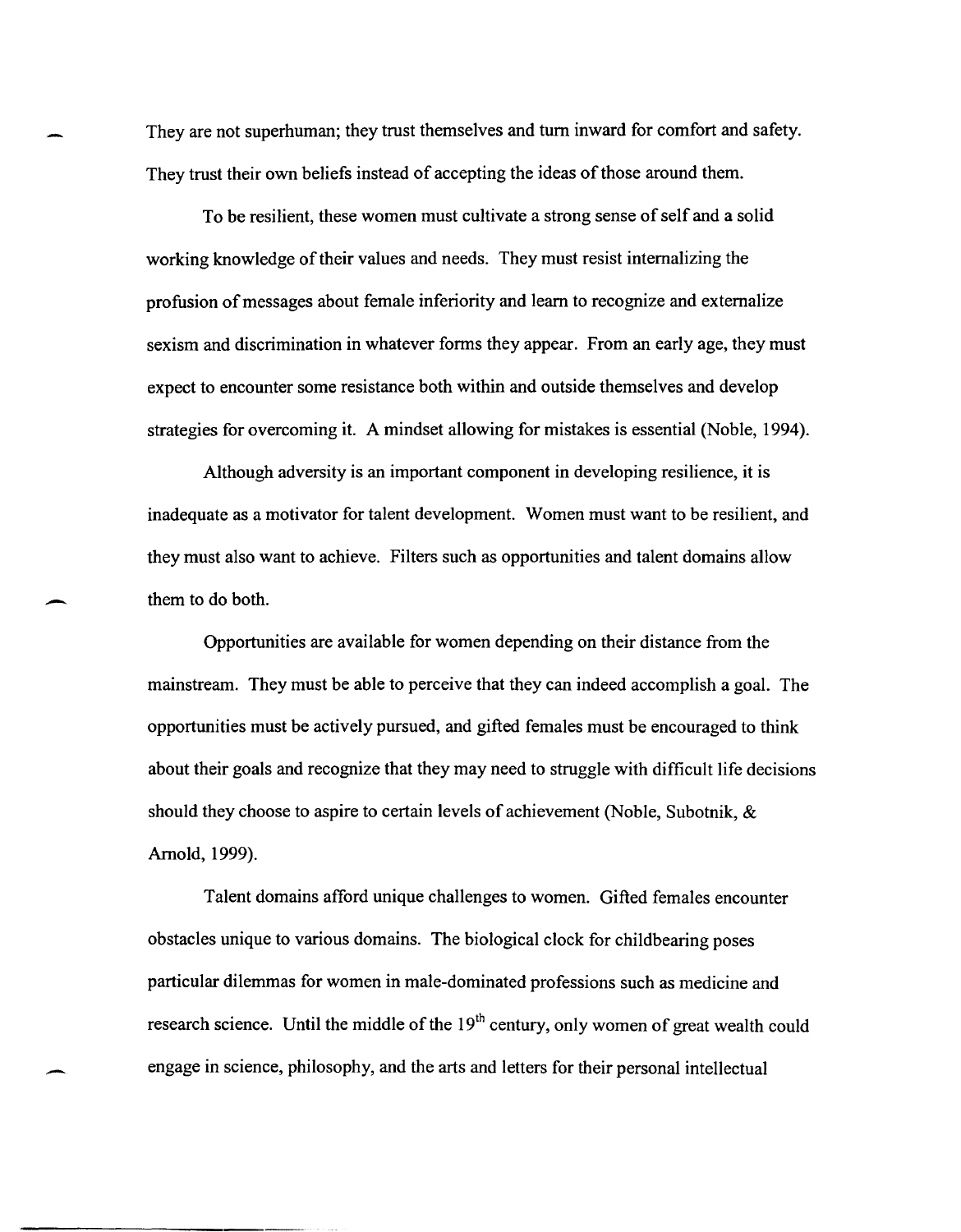enjoyment and growth. Opportunities within diversified talent domains vary for women depending upon the societal and historical context of the field in question (Silverman, 1995).

The third category in the female talent development model contains spheres of influence. Both the personal domain and the public domain contain different spheres of influence.

In the personal domain, becoming a self-actualized individual in the face of institutionalized sexism is an intrapersonal achievement having to do with such qualities as efficacy, resilience, spirituality, and wisdom. Creativity can be channeled in many ways. A second private sphere of influence is the expression of talent through community actualization. While this area of achievement goes unrecognized by standard definitions of achievement, the work of many women in such fields as tribal councils, schools, neighborhood groups, and churches can lead to momentous achievements on behalf of local communities.

-

,-

--------------- -- --.----- ----

In the public domain, women who break into a field by mastering traditional models of excellence are pioneers. These pioneers pave the way for more women to forge creative identities within a domain. Women of exceptional talent can then bring their unique experiences to bear upon the discipline of their choice. Aspiring to spheres of influence in the public arena entails a different set of coping skills, such as organization, articulation, leadership, charisma, and vision. Women in leadership positions may encounter resistance from men and women who are uncomfortable with females taking positions at the highest levels in public affairs. While maneuvering through these constraining social attitudes to become a leader can be extremely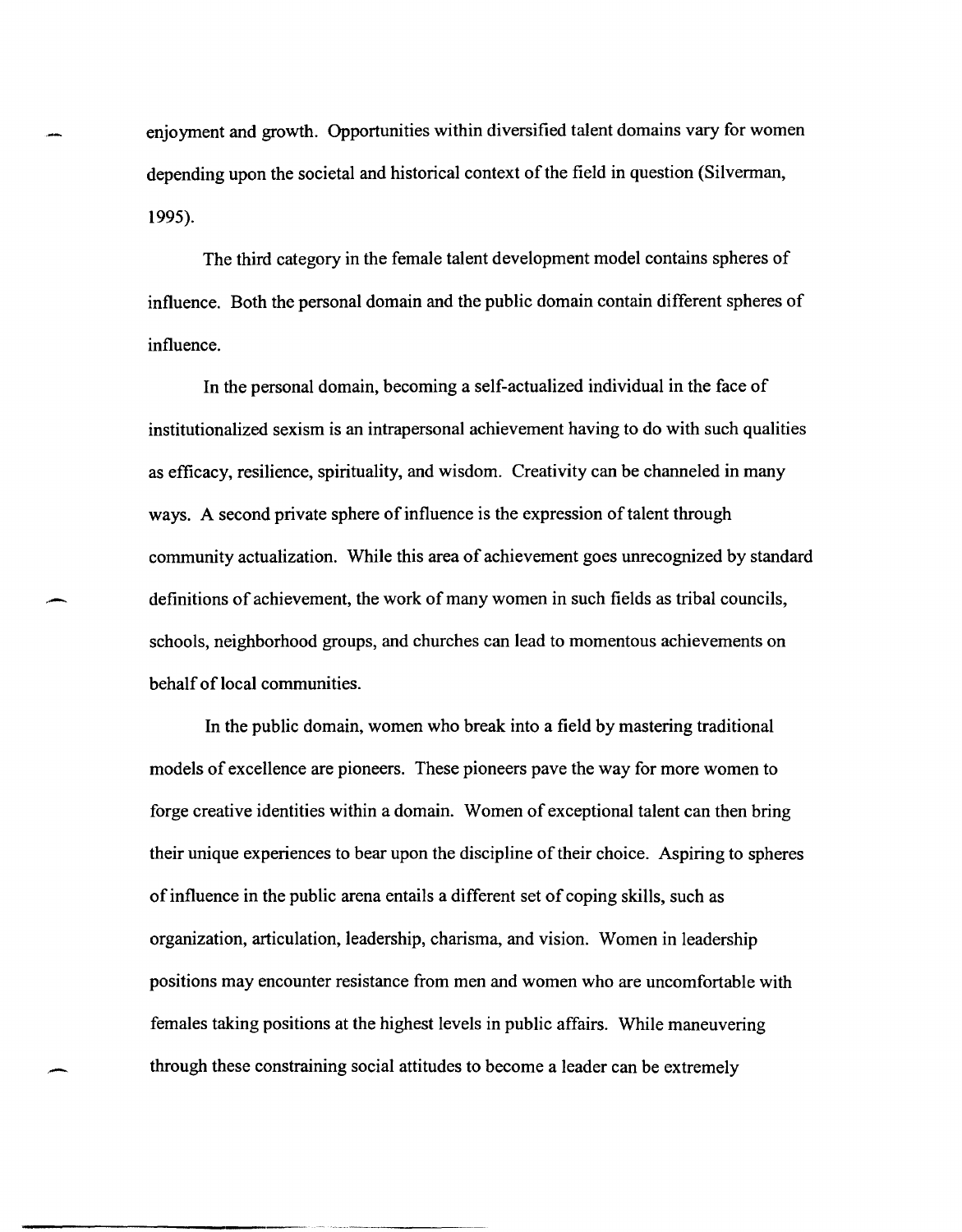demanding, the sphere of influence does not require that women extensively change the field they have entered (Noble, Subotnik & Arnold, 1999).

Self-knowledge is an essential element of talent development that must be encouraged and supported throughout a woman's life span. It is an ongoing process, not a solitary insight, and one that originates long before adult status is reached. Selfknowledge demands deep and determined awareness of one's growing values and needs, personality traits, psychological issues, and existential states. Whether gifted women implement their talents to help others, to experience the joys of personal progression, or to make meaning through self-expression is a choice that only they can make.

## **Gifted Women and Teaching**

-

-

-----------------

Within the literature on gifted women, studies have suggested that feminism has contributed to the devaluation of traditionally female occupations. This is noteworthy because it highlights many of the struggles gifted women face in career development. Teaching is a career that puts educators in the public eye, and as such places gifted women who teach in the public domain sphere of influence.

The attitude that teaching is somehow less important than other professions is prevalent, with emphasis on the idea that choosing to teach is commensurate with underachievement and loss of potential for gifted women. Efforts of the feminist movement to increase the number of women in male dominated occupations are attributed to the attitudes gifted women have about teaching as a legitimate profession. Teaching has been marginalized as women's work, and has been depicted by working conditions that include low salaries and status, a lack of autonomy and control, and isolation. Many gifted girls are counseled into math, science, and other traditionally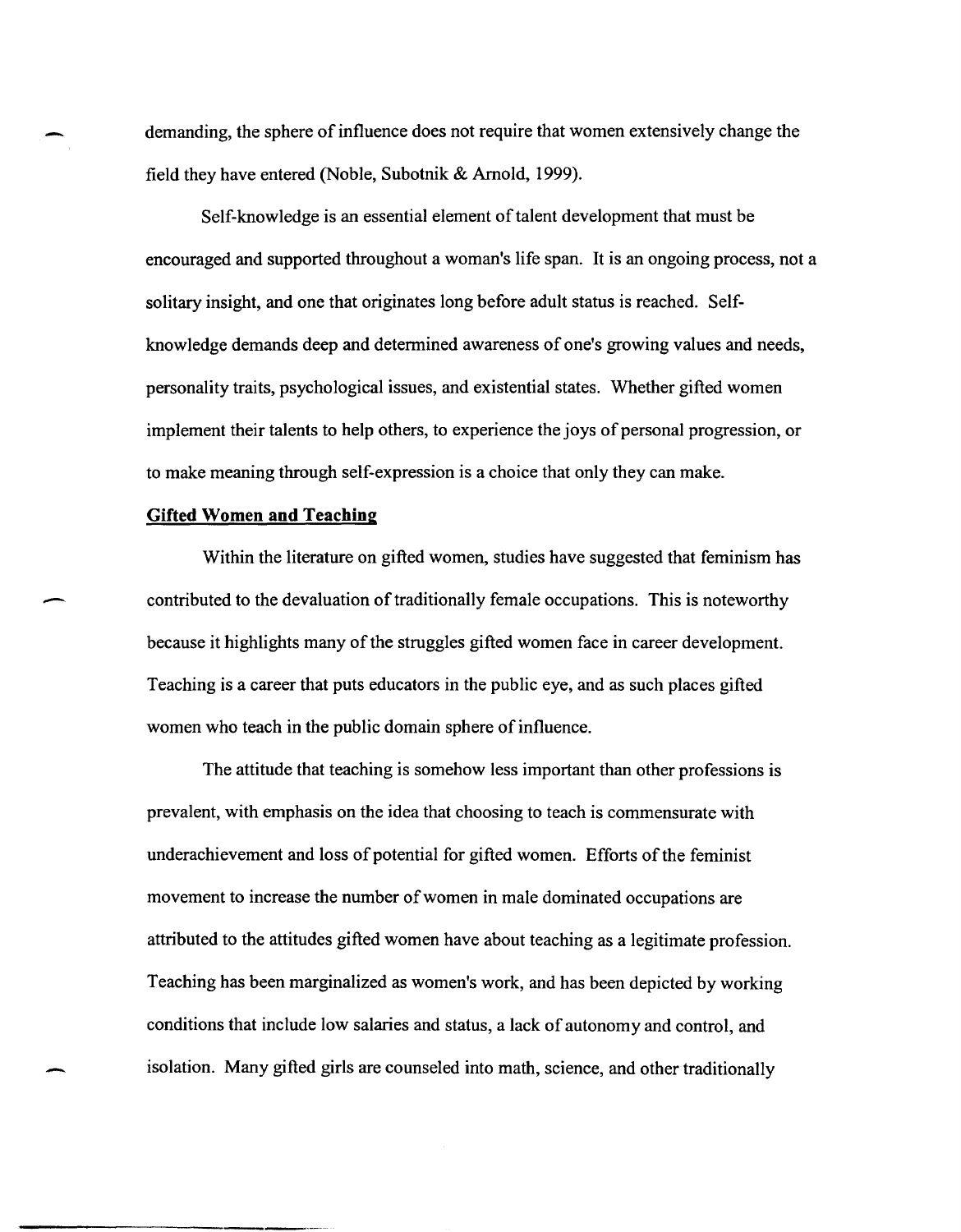male-dominated classes and occupations. These gifted females may have been actively counseled away from careers as educators (Noble, Subotnik, & Arnold, 1996).

Kerr (1994) defined achievement as "the use of one's gifts and talents, as one understands them to the fullest". Achievement, then, is recognized as "a woman's fulfillment of her own dreams". Kerr applies this definition to "professionals" only, and teaching was excluded from her definition of "professional". Teaching, however, provides an outlet for the fullest use of one's gifts and talents, and a career in education can fulfill the dreams of even the most intellectually or creatively gifted women.

Participants in Kerr's study, identified as gifted women, were told they were too smart to be educators. Other female educators they encountered were also told they were too smart to teach, and the participants realized their experiences were not unique. In Kerr's study, all respondents were women, former classroom teachers, practicing teacher educators, and recipients of doctoral degrees in education. Each respondent clearly fits within a variety of current definitions of giftedness based upon her career accomplishments, local and national recognition achieved through teaching evaluations, publications, and research, and personal attributes which are consistent with the literature on talent development in adult women.

-

-

Multiple, in-depth interviews were conducted and data were searched specifically for stories of teaching and feelings about careers in education. Four themes emerged that link the individual narratives of respondents with respect to career fulfillment: resiliency and reflection; generativity and innovation; connection and collaboration; and change (Kerr, 1994).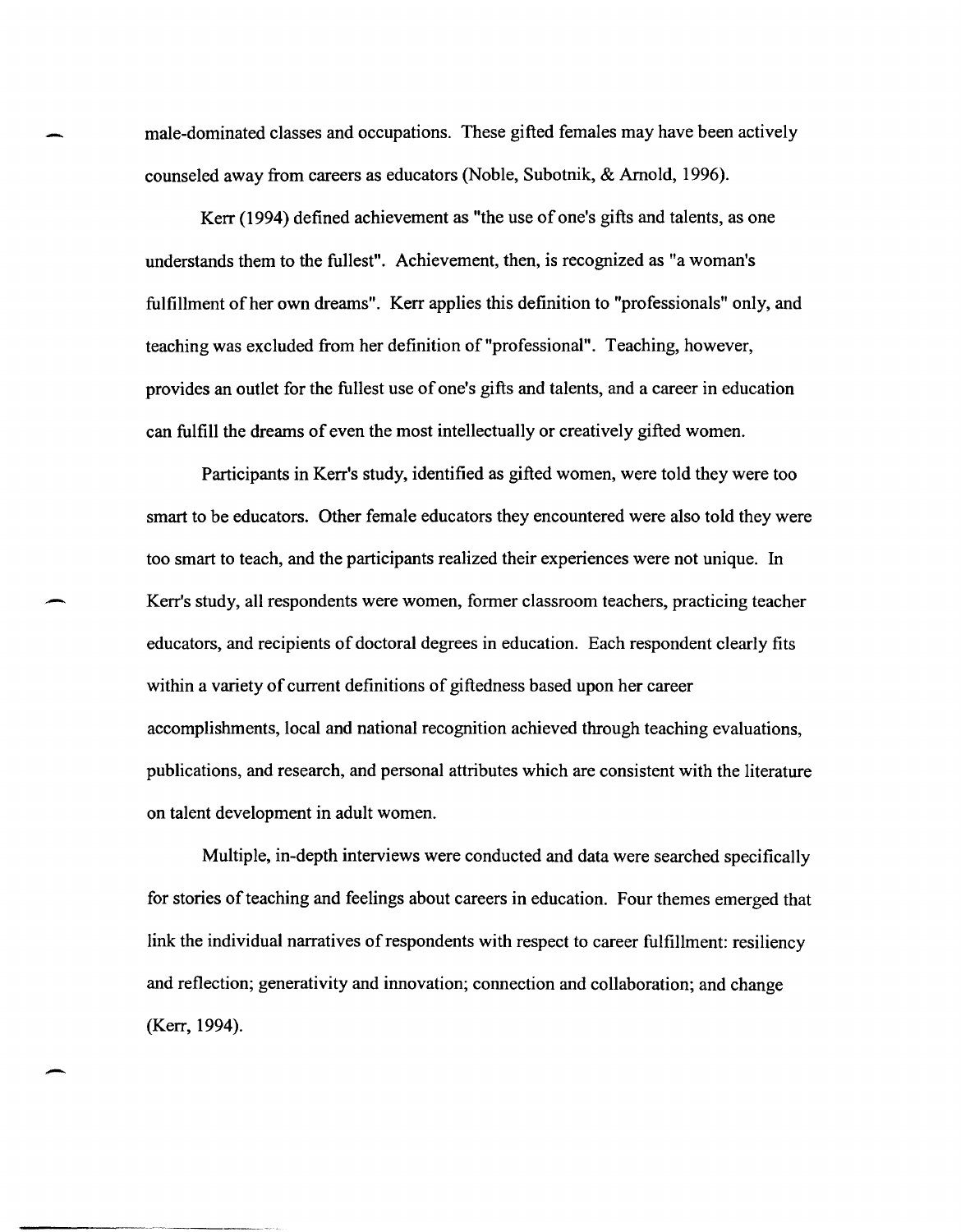All participants in Kerr's study demonstrated adversity in overcoming diverse obstacles. All of the respondents have experienced the obstacle of sexism. Concentrated self-reflection has enabled them to transform pain into growth and to achieve success and fulfillment in both personal and professional fields. Instead of allowing adverse circumstances within the profession to take them away from teaching, the women sought ways to focus on fulfilling aspects of educational careers (Whatley, 1998).

-

-

-

Another way these gifted women have been able to transform past traumas into opportunities for growth was engagement in continual introspection about personal and professional choices. This active reflection allowed the teachers to develop reflective habits in their students, as well (Whatley, 1998).

As educators, each gifted woman that participated in Kerr's study found an outlet for creativity in a career in education. They were allowed to generate new ideas and create unique career paths. These women provided opportunities for artistic expression, experimented with unconventional methods, and assumed a variety of professional roles. These non-traditional experiences defined their careers as innovative and productive rather than oppressive and restrictive.

Making connections with other people and among ideas was vital to the lives of these women. Forming relationships in professional contexts was equally important. These gifted women believed that everything they did in their private, personal lives influenced their public lives. All of the women believed that careers in education were well suited to such connections between personal and professional domains (Kerr, 1994).

All of the women in the Kerr study were invigorated by change. Each respondent continually sought out ways to change the educational system, her own life, and the lives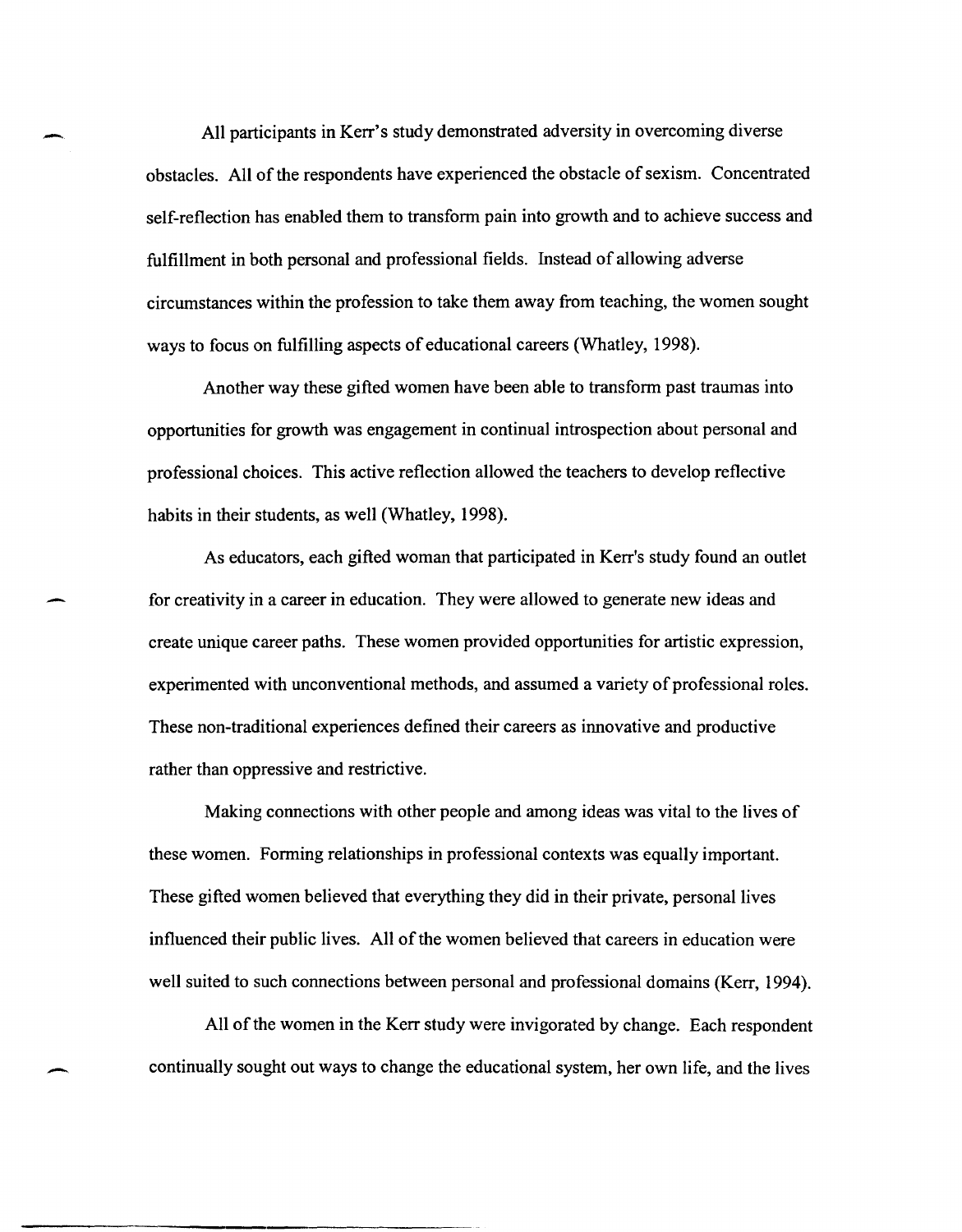of her individual students. They believed that change was exciting, and that creativity does not stay sharp when a person remains in the same position for more than five years. They felt a stronger need for change than stability. They sought graduate degrees because of a desire to gain new information that would improve their teaching. They believed that they were required by their profession to be lifelong learners. By becoming teacher educators, these gifted women felt they were able to influence the type of institutional change that they first recognized as necessary while they were classroom teachers. They believed that teaching in the classroom allowed them to touch a certain number of students, but training future teachers allowed them to touch a far greater number (Whatley, 1998).

The study indicates that the participants are clearly fulfilled in their careers as educators. They transformed adversity into creative productivity and interpreted problems as challenges. Their talent development was an ongoing and lifelong process that required cognitive and emotional flexibility and reflectivity. They were aware of their intellectual potential. They could see discrepancies between education as it was actually being practiced and their beliefs about how it should be practiced (Noble, 1996).

Noble (1996) and Silverman (1995) suggest expanding definitions of women's giftedness to include a focus on maintaining personal relationships. This focus was so important to the women in Kerr's study that, when it was not present, the women found ways to create it.

Although teaching was conventionally viewed as a traditional occupation for women, the respondents in the study chose to re-vision it as innovative and stimulating through their active engagement in creating prospects for change and growth. In

-.

----------,----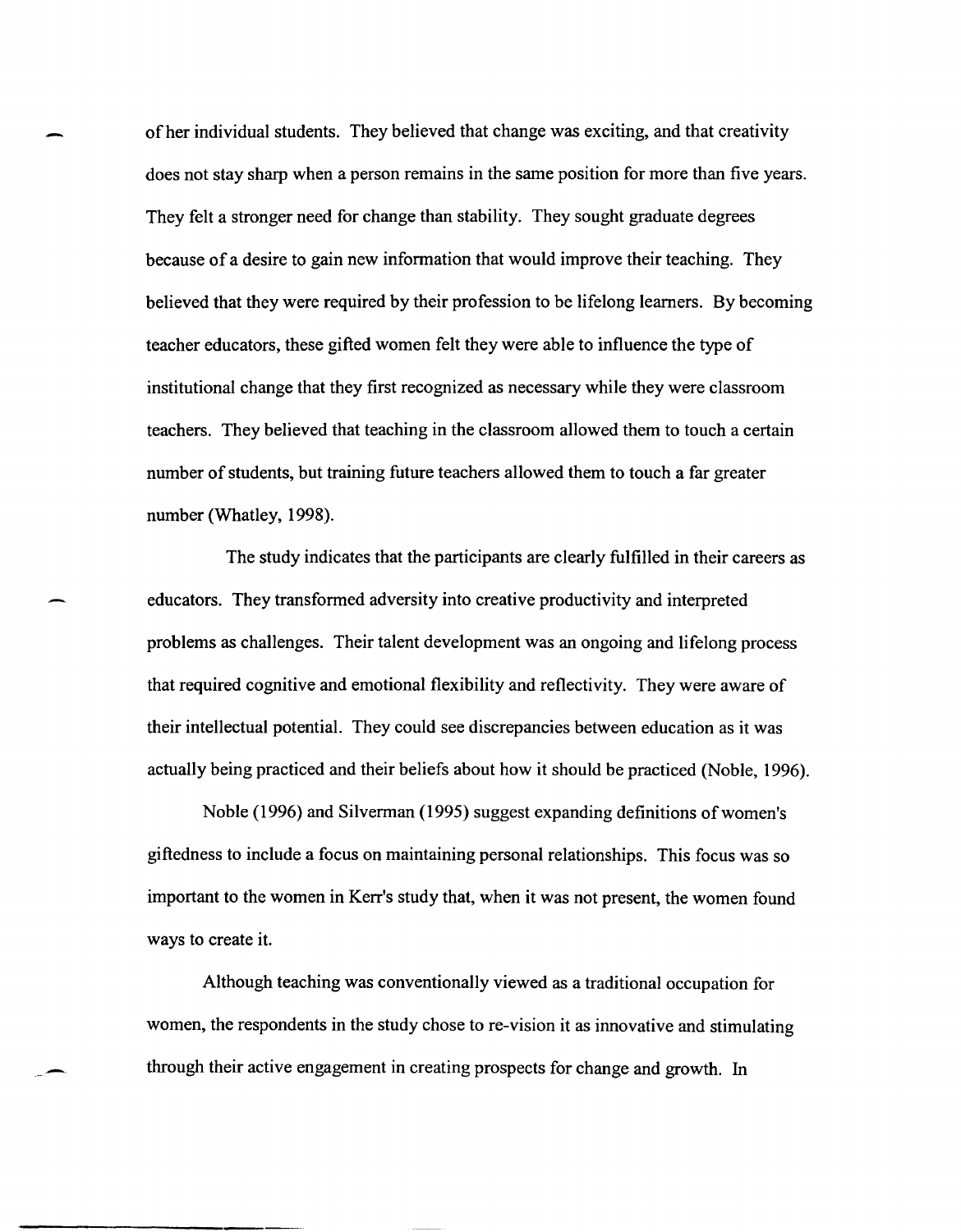changing the field of education, they might also construct intellectual communities that support gifted women who choose to enter this traditional field rather than belittling them (Whatley, 1998).

## **Identity Formation in Career Development**

-

Chickering presented seven vectors or dimensions that comprise the development of identity in gifted college women: developing competence, managing emotions, developing autonomy, establishing identity, freeing interpersonal relationships, developing purpose, and developing integrity. In addition to this, individualized, goaloriented career counseling and educational interventions are required to help gifted women develop their sense of identity. When these women develop a secure sense of self, they can develop appropriate career aspirations and base career decisions on deeply held values (Phelps, 1991).

Gifted women who aspire to possess these traits are cultivating skills developed in the initial stage of the female talent development model. The development of individual traits such as resilience, independence, sense of humor, self-awareness, and intelligence must be done before a woman can aspire to eminence.

Chickering viewed competence as being comprised of three separate departments: intellectual competence, physical and manual competence, and social and interpersonal competence. While gifted women have intelligence and ability, they may not be fully aware of or appreciate these benefits. Opportunities to develop interpersonal skills must also be offered to gifted female college students.

Managing emotions is another vector, involving heightened awareness and integration of emotion. Gifted women need to become more accepting of their emotions,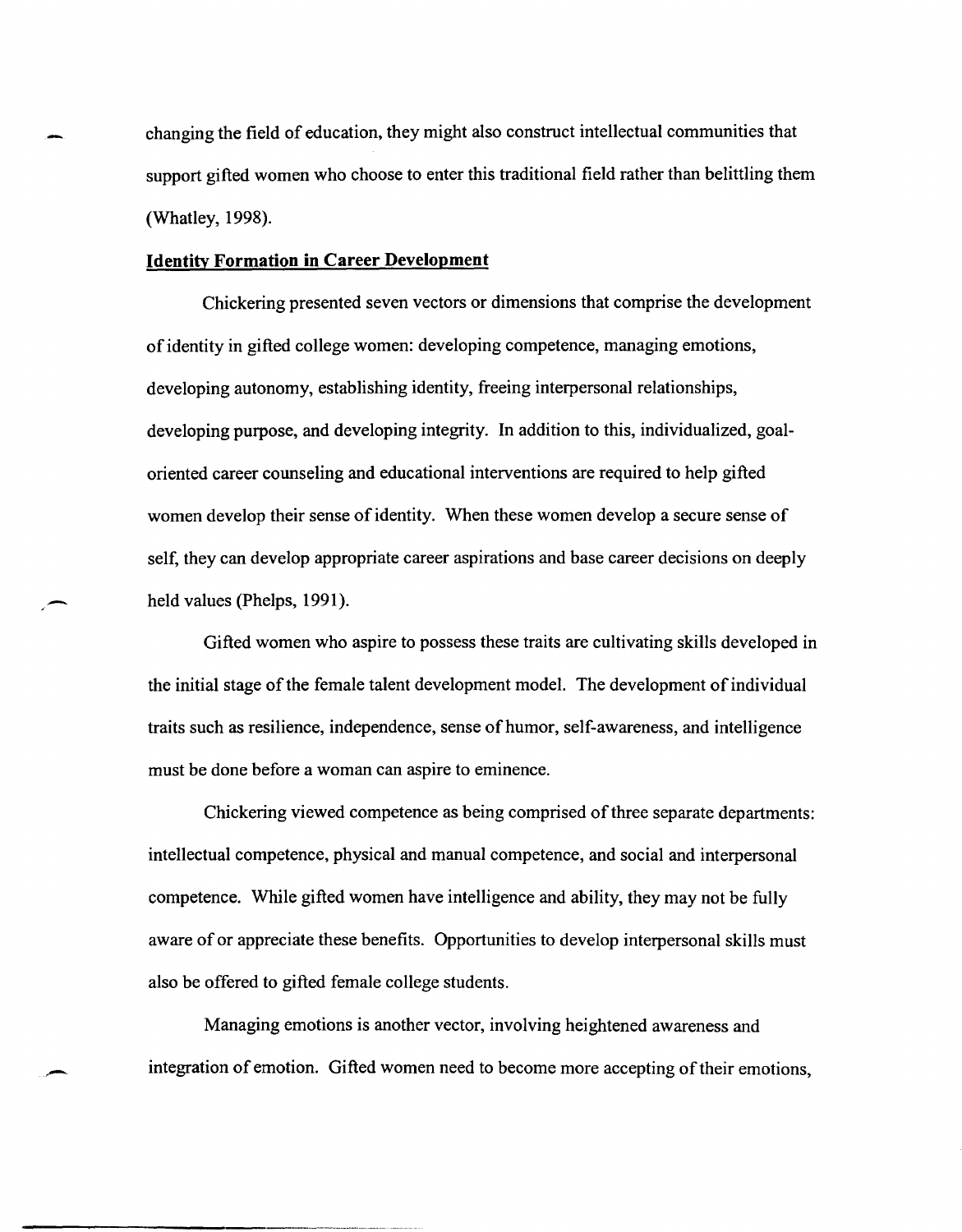and to be encouraged to seek new modes of expression. Journal writing and creative writing may offer opportunities for increased self-expression (Phelps, 1991).

-

-

-------~~-- ~~~---~----

Becoming autonomous is a vector that involves establishing emotional autonomy, attaining instrumental autonomy, and recognizing one's interdependence. The development of autonomy is a process that is triggered when the student begins to disengage from her parents. Once a student becomes at ease with personal emotion, she is more reliant on her own thoughts, perceptions, and ideals. This comfort level will allow her to cultivate a sense of responsibility for her own life, which allows for enhanced connection with others (Phelps, 1991).

Components of the identity establishment vector include conceptions concerning personal appearance, physical needs, and characteristics. Clarification of sexual identification, sex-appropriate behaviors and roles are also important components. The successful resolution of this vector supplies the framework for the remaining three vectors which develop simultaneously.

The fifth vector, freeing interpersonal relationships, is characterized by openness, respect between individuals, increased tolerance, greater trust, commitment, and independence in relationships. Having reached a higher level of autonomy, relationships may become less defensive. A woman can move toward greater trust, commitment, and independence because of this (Phelps, 1991).

Developing purpose is the sixth vector according to Chickering. Central issues appear that require a set of priorities and a plan of action incorporating these three components: recreational and avocational interests, lifestyle issues including concerns for marriage and family, and pursuit of a vocation. The development of purpose includes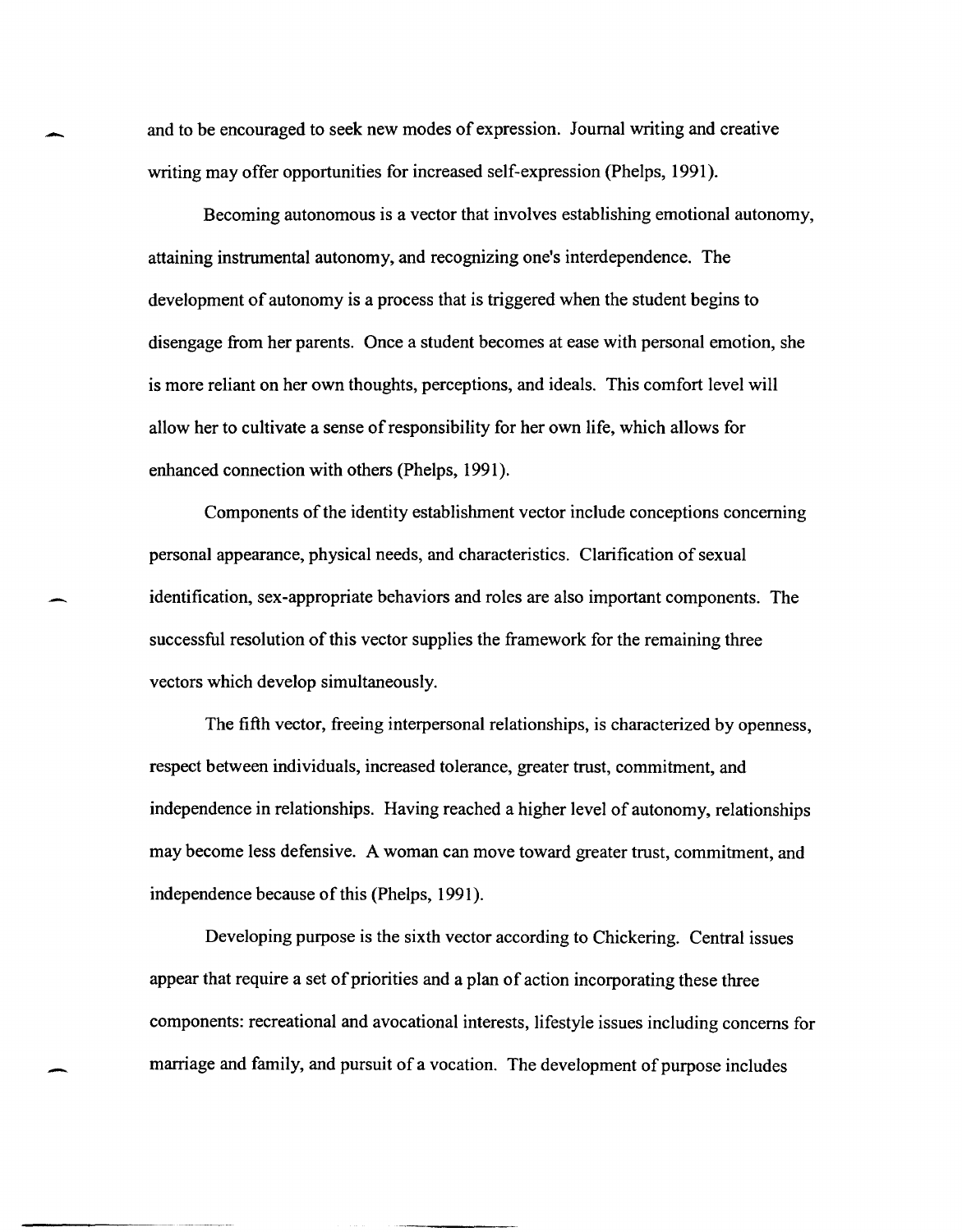considerations of lifestyle which focus on issues related to long-term goals and personal priorities. A gifted woman needs to be challenged to think about and plan for a way of life which is compatible with her interests, personalities, and values (Phelps, 1991).

The final vector is developing integrity, which consists of central issues such as personalizing and humanizing one's values and demonstrating congruence between one's beliefs and behavior. Discussions of values and examples of mission statements are ways to encourage gifted women to think about ways to develop integrity in their personal and professional lives (Phelps, 1991).

These vectors help explain identity development for gifted women developing career aspirations and goals. Gifted women deserve an environment adaptable to their learning styles, especially if they are planning for a future career. When they are encouraged to fully participate in plans for their own futures, they will be able to maximize their academic, personal, and career potential.

## **Determinants and Consequences of Creativity**

-

In 1925, Lewis Terman selected and studied intellectually gifted California school children to determine their capacities for creativity. In 1987, forty women who had been selected were re-interviewed for two hours. A recorder assessed creativity, sustained activity outside of home (age 45), use of leisure time (age 45), psychosocial adaptation (age 65-75), husband's support of career and outside activities, and developmental stage. In a questionnaire self-report, the women were asked about career plans, their work satisfactions (age 40), and joy in living (age 60). Twenty were selected to be the most creative. The ego defenses of sublimation, humor, and altruism were more frequent among the creative women (Vaillant & Vaillant, 1990).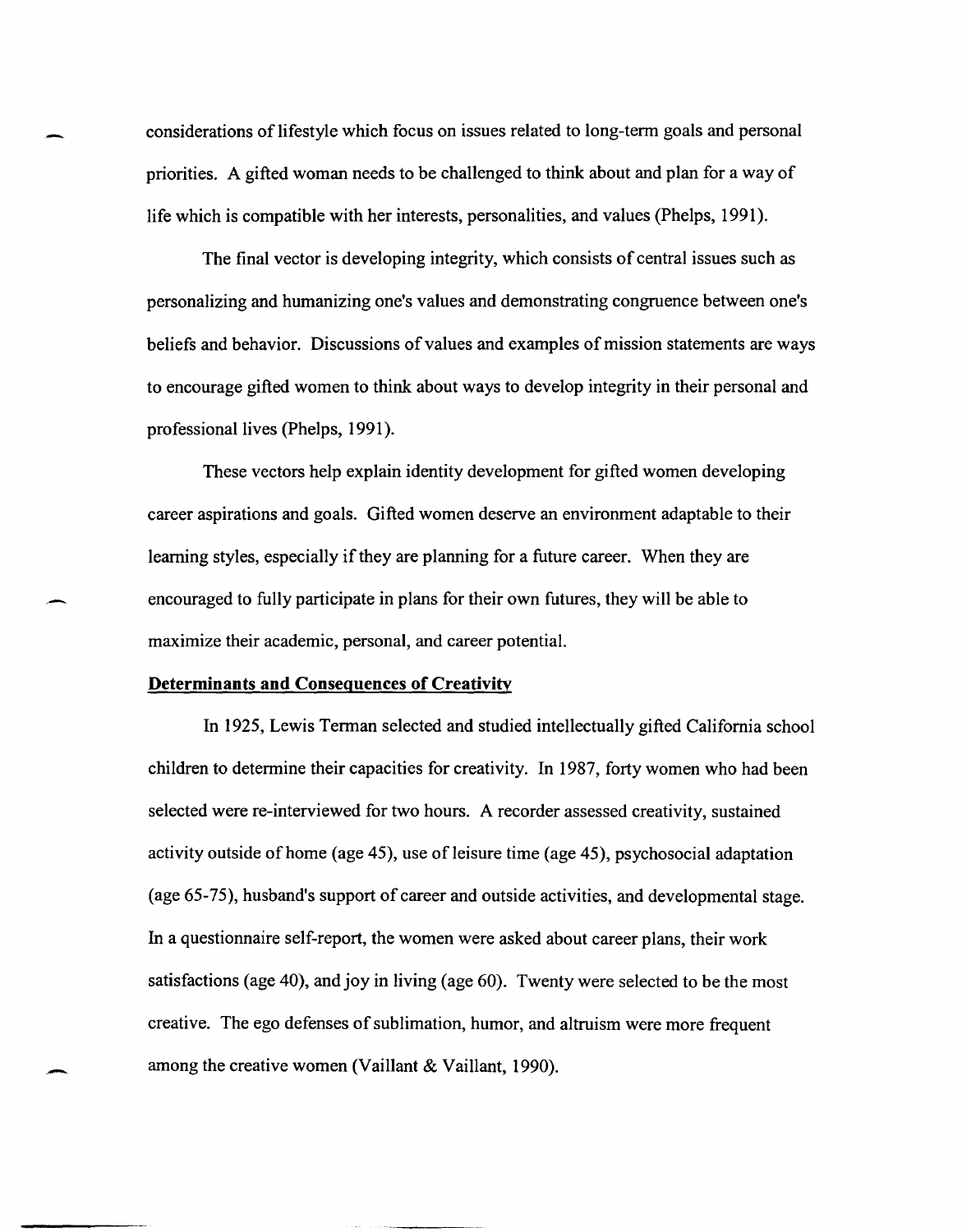The definition of creativity used by Vaillant and Vaillant is "putting something in the world that was not there before." When we note creativity in our friends and children, we set very different standards than when we judge creativity in the outside world. The Terman women were creative even by the standards we set for the outside world.

The women who were re-interviewed were not handicapped psychologically. Their mental health was considerably better than that of their classmates. In personality traits they showed significantly more humor, perseverance, common sense, leadership, and popularity. Their health was better. They had better mental stability, fewer headaches, and better nutrition. California tuition was cheap; 67% attended colleges and 24% attended graduate school. The Depression and World War II put pressures on these women to go into the workforce. The jobs they were permitted, however, were limited in scope and opportunity (Vaillant & Vaillant, 1990).

-

Almost half the Terman women had full-time jobs and were homemakers most of their lives. Even in a 1910 birth group gifted women preferred dual careers. With the exception of increased happiness and generativity, there were no differences between the two groups on measures of mental health. They also retained a capacity for playing (over the age of65). The late-life thriving of the Terman women may have been due to the retention of the capacity for play. This may have been a critical ingredient for successful aging (Vaillant & Vaillant, 1990).

The Terman women were questioned in stages throughout their lives. They were assessed on subjects ranging from intelligence quotients to marital status to feelings about change. Studies on the Terman women provided researchers with factors influencing the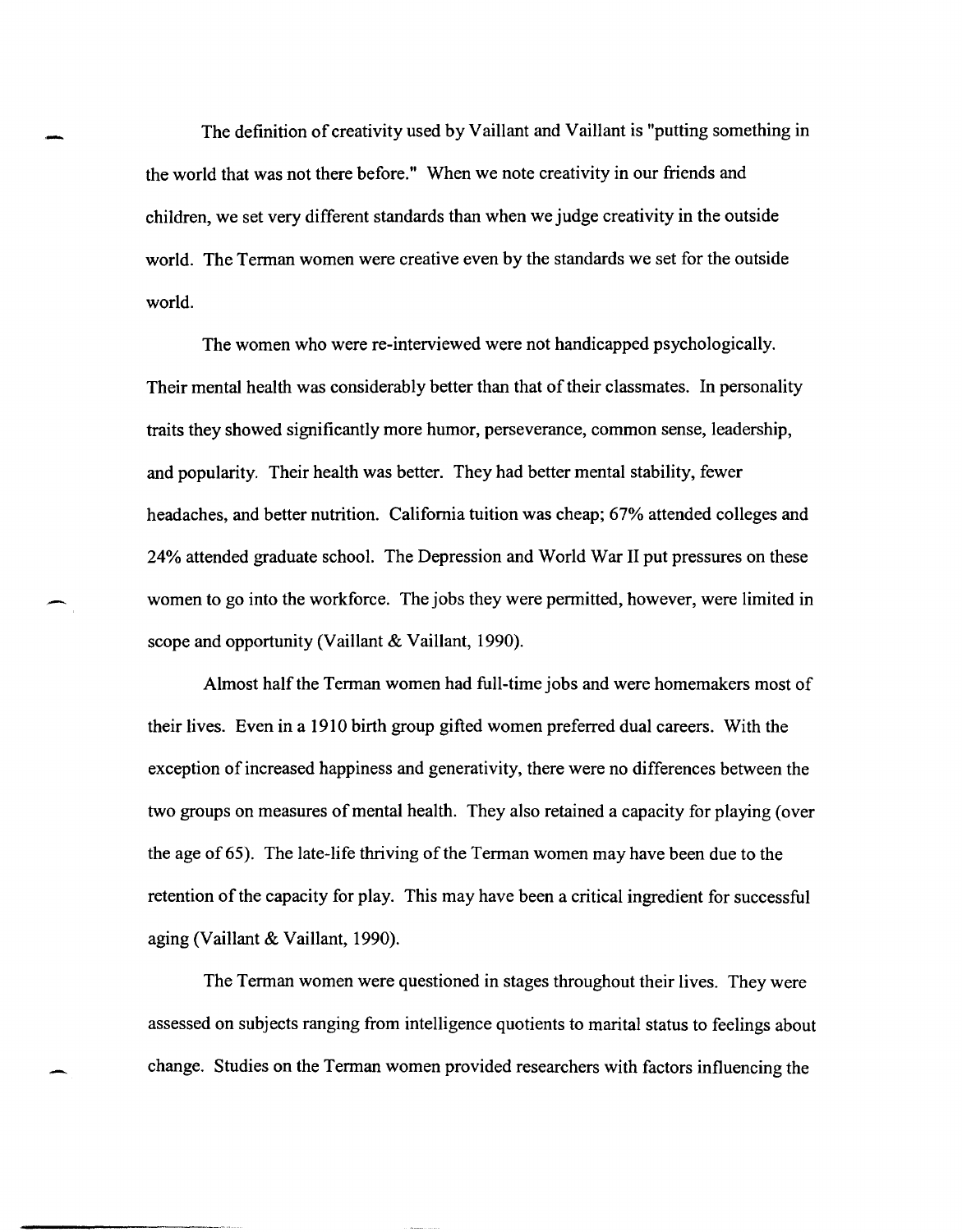way all of these women developed according to the female talent development model. Information such as race and gender was collected and used as evidence of the initial stage in the development model, which was labeled demographic and individual factors. This background data determined answers received about opportunities and perceptions of possibilities for achievement, or the second stage in the development model. Finally, opportunities and talents affect the realization of high potential in self- and community actualization, leadership in communities, and eminence, or the last component of the female talent development model.

## **Eminent Women**

-

 $\overline{\phantom{a}}$ 

-

Barbara Kerr's (1994) analysis of eminent women yielded many results. Kerr used biographical studies to learn about the backgrounds, characteristics, and experiences of gifted women. Examinations of the biographies of such women as Maya Angelou, Marie Curie, Margaret Mead, Georgia Q'Keeffe, and Eleanor Roosevelt produced several common themes.

Eminent women share many of the same characteristics. They have all had time alone in their lives, either by choice or necessity. This time alone yielded much fruit. It encouraged these women to read, think, and nourish their intellects. Time alone allowed them to experience solitary work (such as goal setting, evaluating progress, and rewarding efforts). They were able to be more productive because they had freedom from the distractions of others coupled with actual contentment in the work and in solitude (Kerr, 1994).

Eminent women are voracious readers. They spend much time absorbing information, opinions, and new experiences through reading. Most eminent women were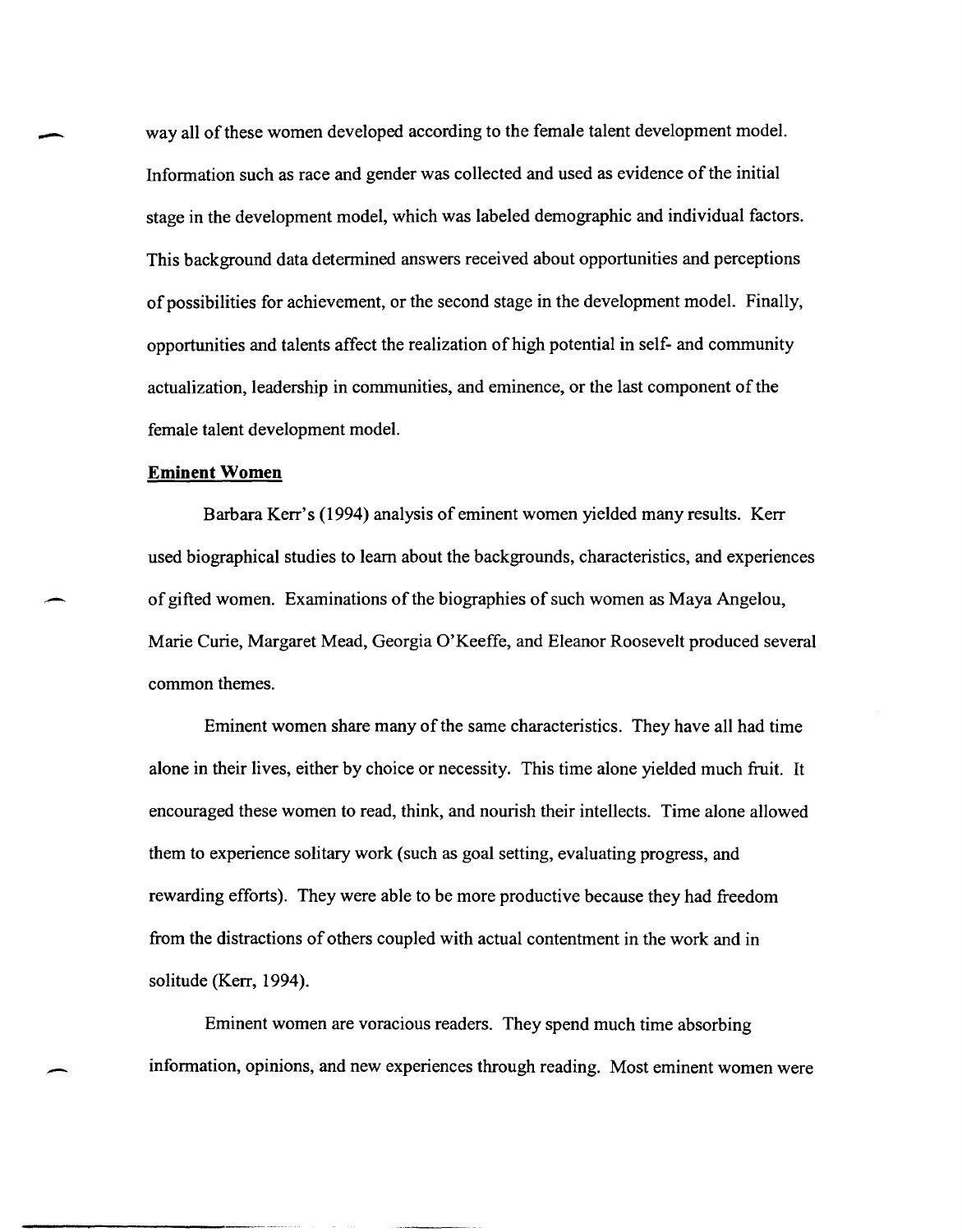prolific readers in childhood, growing up under the influence of great thinkers and expressive advocates. For some females, books take over guidance roles that might otherwise be played by family and school.

Eminent women felt different or special throughout much of their lives, in both positive and negative ways. Some of the gifted women were aware that they belonged to an unusual family as children; some used their gifts to become famous. Some women were ridiculed for their precocious behaviors, while others were aware of differences in their appearance. Whatever the fashionable look was, gifted women often came nowhere near it, so they learned to value their talents rather than their appearance (Kerr, 1994).

Eminent women often received individualized instruction as children, usually in their areas of future prominence. Home schooling, private lessons in art or music, and language lessons were methods of individualizing education for the gifted girls who became eminent women. Tutoring and allowing girls to work at a faster pace probably prevented boredom while advancing their wisdom and proficiency.

Many eminent women experienced embarrassing social problems in adolescence. This uncomfortable season in their lives emphasized their separateness. It also left them with an enduring understanding of the costs and advantages of nonconformity. It extended their time alone and encouraged them to focus inwardly on their dreams and intellectual accomplishments. In some of them, it stimulated compassion for and identification with the anguish of oppressed or unaccepted people.

These women were also creative, or willing to fall in love with an inspiration. They had the capacity to be interested. They had a life-long, intense, absorbing fascination that ultimately moved them to expand on their ideas. For some of them,

-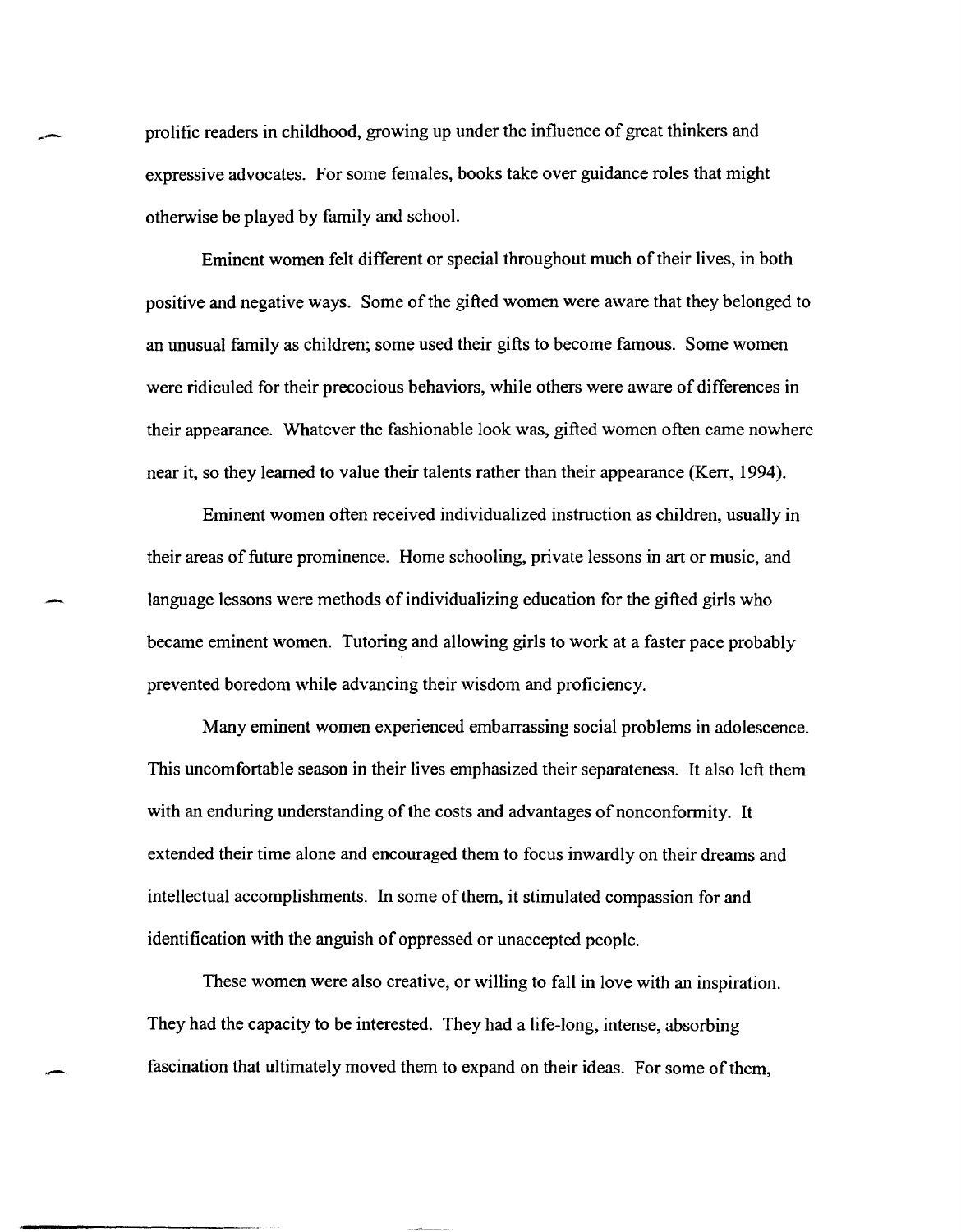being in love with their ideas armed them well against the apathy they faced in society (Kerr, 1994).

Though many of these conditions were painful, and the difficulty of adolescence for gifted women seemed to be compounded by aloneness, separateness, and difference, the women were able to adjust. While these experiences occurred at the age when young women most prize peer acceptance, experiences of loneliness may have led gifted women to acceptance and even delight in solitude as a woman.

This analysis of gifted women also discussed today's gifted women and the struggles they face. Most gifted young women are now expected to be successful in a career as well as in marriage, yet they have few models and little guidance from older women. They are given two very different messages: on the one hand, they are encouraged to achieve their full potentials, and on the other hand they are discouraged from achieving too much, or from achieving in a manner that interfered with attracting marriage partners. They are encouraged to take the path of least resistance when they learn that society does not punish for withdrawing from accomplishment. Even though society responds harshly to a gifted male who drops out of education or a professional career, a woman who drops out to marry or raise children, or even to seek a partner, is simply considered to be practical. In all follow-up studies, women were earning far less than men were (usually one-half as much). The seeming hopelessness of this situation surely leads many gifted women to devalue their work just as it is devalued by society.

-

-

Eminent women represent the last component of the female talent development model. They have addressed individual and demographic traits, acted upon opportunities available to them, utilized talents to affect the realization of high potential, and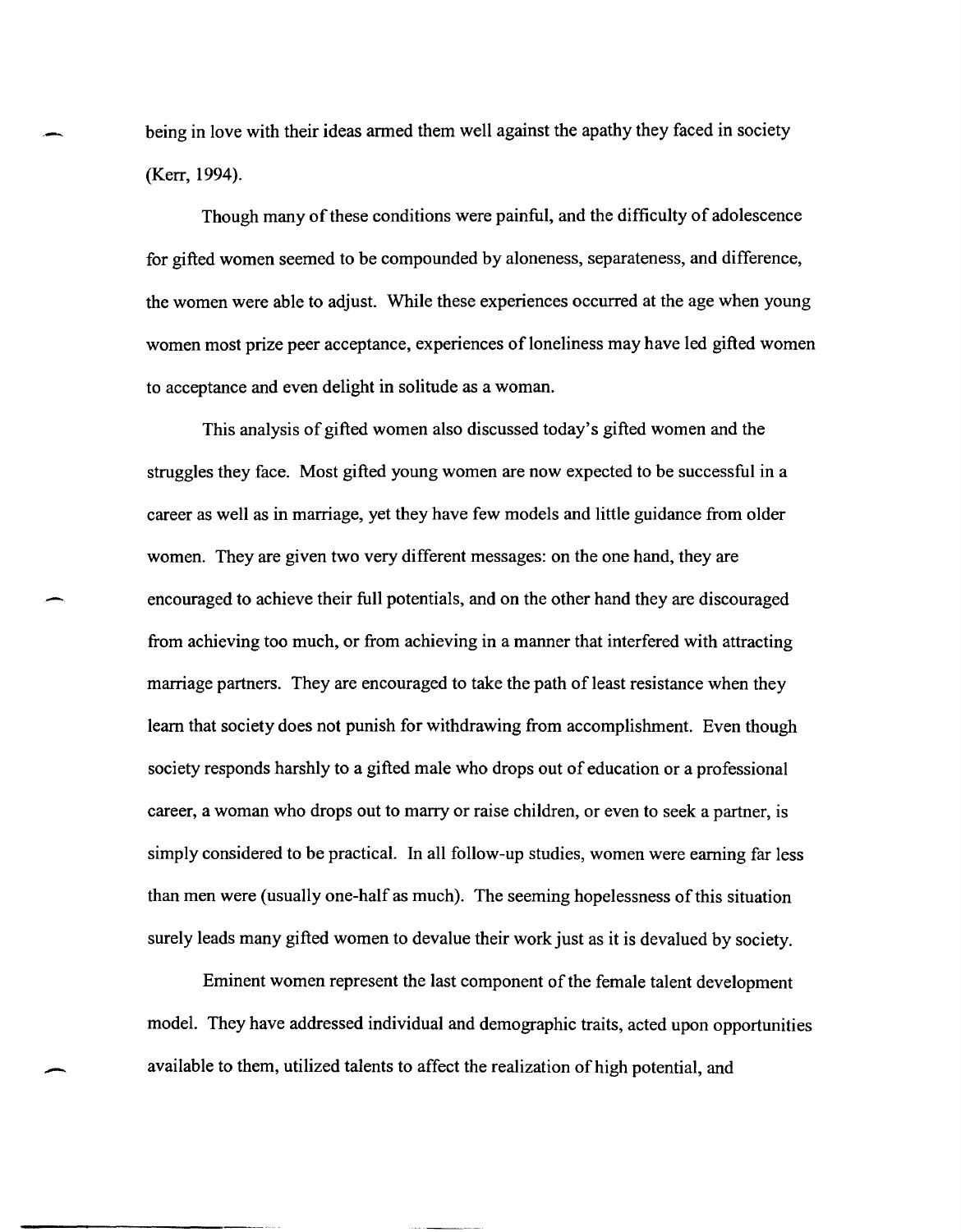influenced through legitimate, logical expressions of women's giftedness. Research suggests that eminent women perceive the struggles they have faced and recognize that gifted women will be facing similar problems, as well as modern barriers, for many years to come.

## **Future Research**

The research presented here leaves much room for the advancement of knowledge on the development of gifted women. There are many questions that could be posed for future research. With the development of technology, will gifted women (who have been left behind traditionally in other fields) aspire to equal ground technologically? Are women already at a loss technologically (the new way of life)? What factors determine this? How can we objectively measure this research question? There are many other issues to research. For instance, how many gifted women have had individualized, goal oriented career counseling? When is the best time to begin career counseling for maximum effectiveness with gifted females? Should career counseling continue through undergraduate/graduate school? Would continual career counseling through college for all gifted women have a positive impact (or any impact) on their knowledge of themselves/their competency levels? Will the definition of eminence change for gifted women if the "glass ceiling" is shattered? These and many other questions must be asked and effectively researched to further knowledge of the development of gifted women.

The female talent development model is a wonderful tool for studying the development of gifted women. Talent development is a complex process; eminence, selfactualization, and/or leadership in communities or organizations is the prize. While the model is a semi-complex structure in theory, six crucial variables explain the process of

-

-

-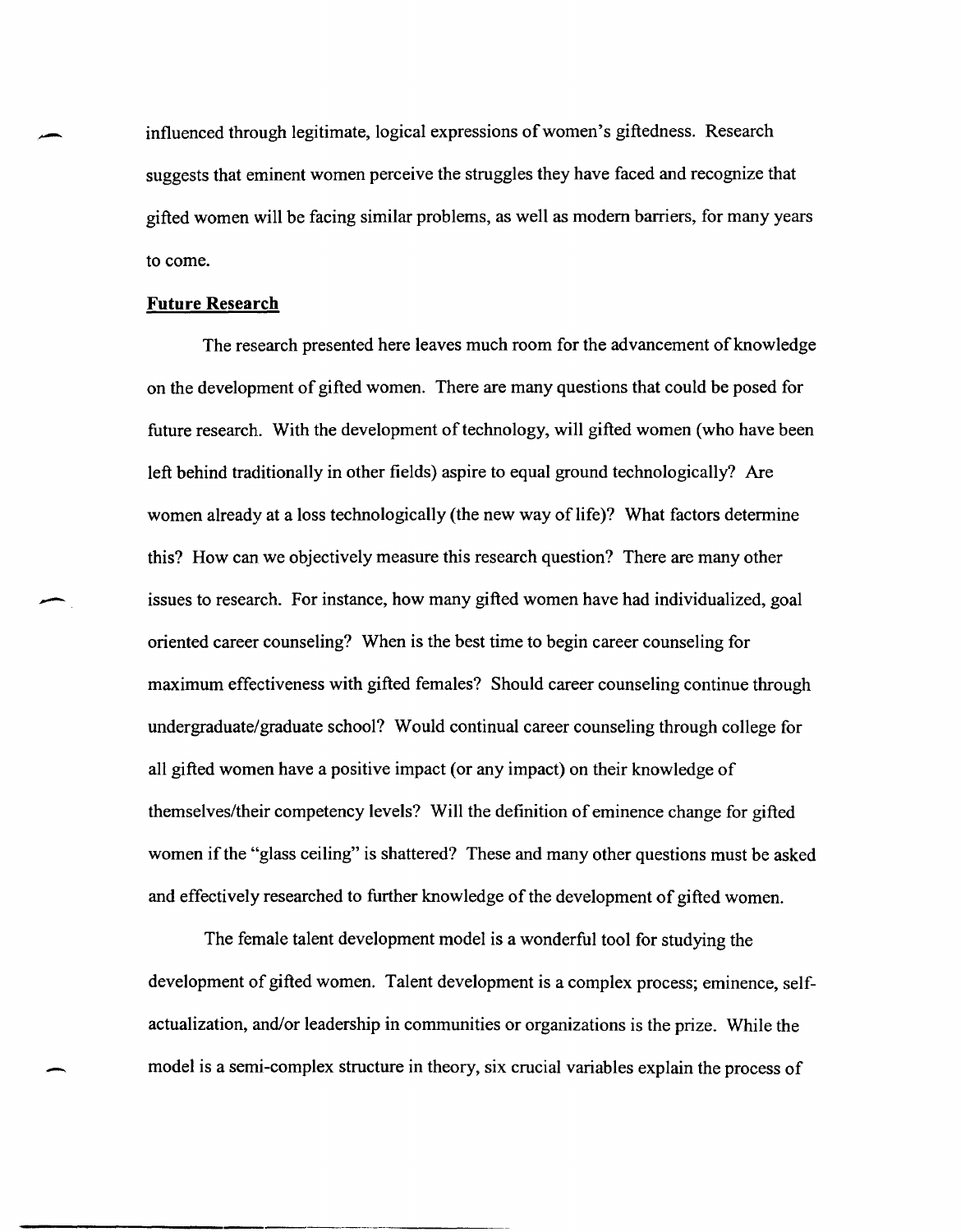talent development for rapid understanding. Individual and demographic traits affect women's interaction with opportunities and talent domains, which affects their expression of ability in private and public spheres of influence. Female occupations have traditionally been devalued, and feminism contributes to that devaluation. Reenvisioning the devalued occupation as innovative and stimulating creates prospects for change and growth. Chickering's seven vectors of growth help gifted women develop their identities. There are many determinants and consequences of creativity, as evidenced by research presented on the Terman women. Also, studies of eminent women produce many common themes. Gifted women of yesteryear and gifted women of today face many of the same challenges in life, as well as talent development. There is much research to be done on the talent development of gifted women. As this thesis has shown, there is no shortage of topics to investigate for inspiration.

-

-

-